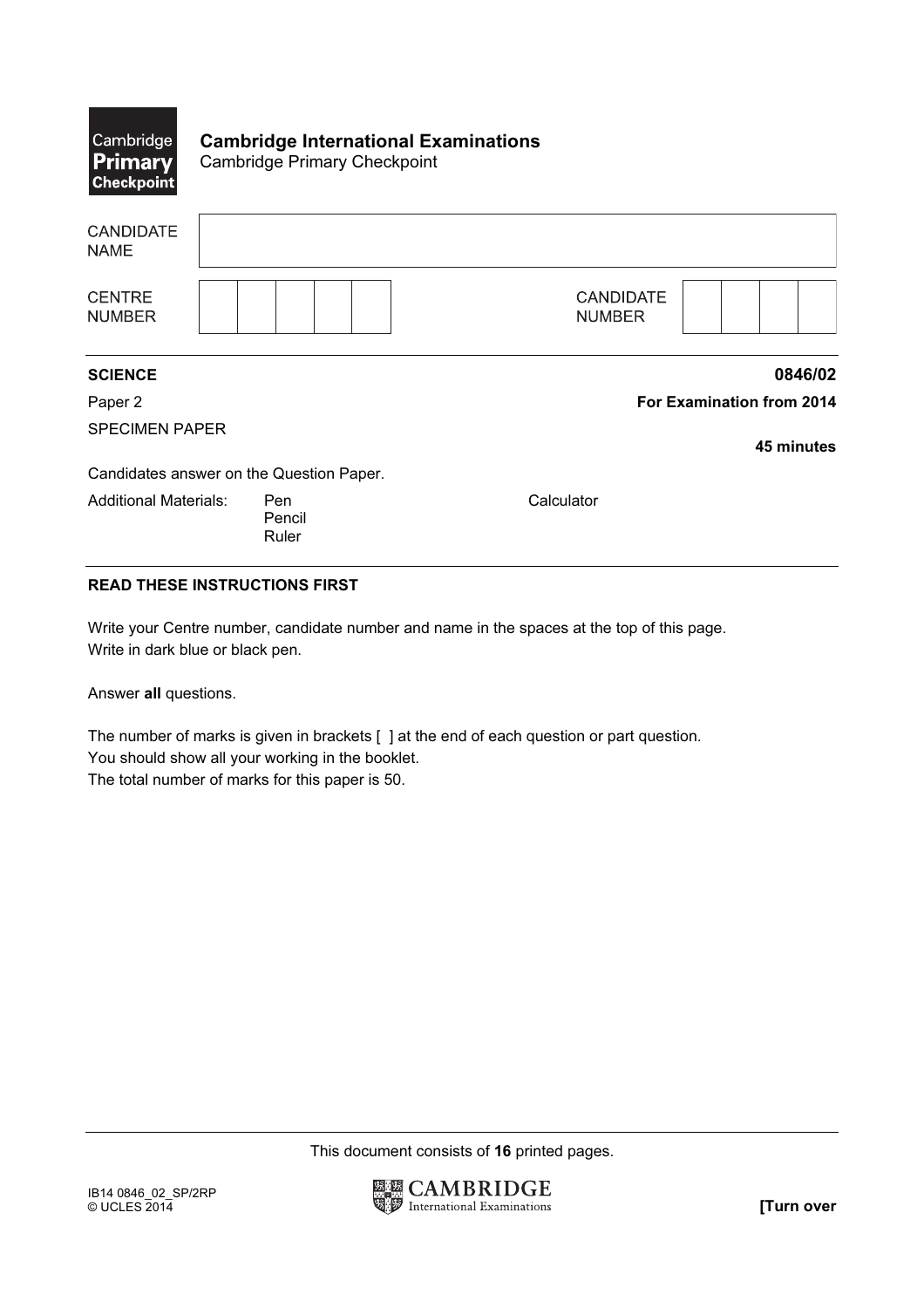1 The diagram shows the Sun and Earth.



Tick  $(\checkmark)$  the two correct sentences.

 The Sun takes 1 year to orbit the Earth. The Earth takes 1 year to orbit the Sun. The Earth takes 24 hours to orbit the Sun. The Earth spins on its axis once every 24 hours. The Earth spins on its axis once every year.

[2]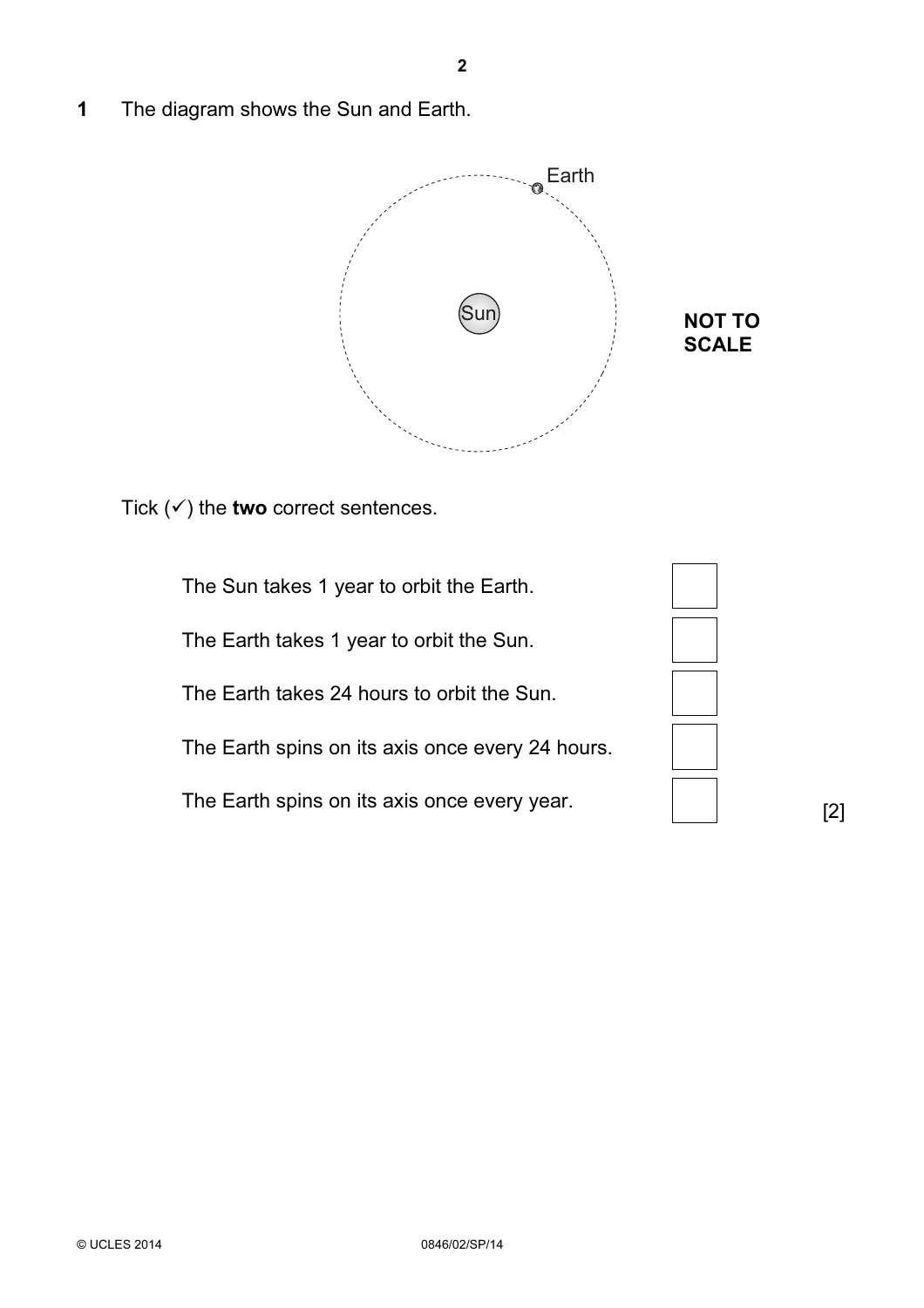2 (a) Some things are living things.

Others have never lived.

Write down each word in the correct box in the table.

kangaroo rat rock sand seaweed

| living things | things that have never lived |  |  |
|---------------|------------------------------|--|--|
|               |                              |  |  |
|               |                              |  |  |
|               |                              |  |  |
|               |                              |  |  |
|               |                              |  |  |
|               |                              |  |  |

(b) Which of the following observations would help to identify a living thing?

Tick  $(\checkmark)$  the two correct answers.



[1]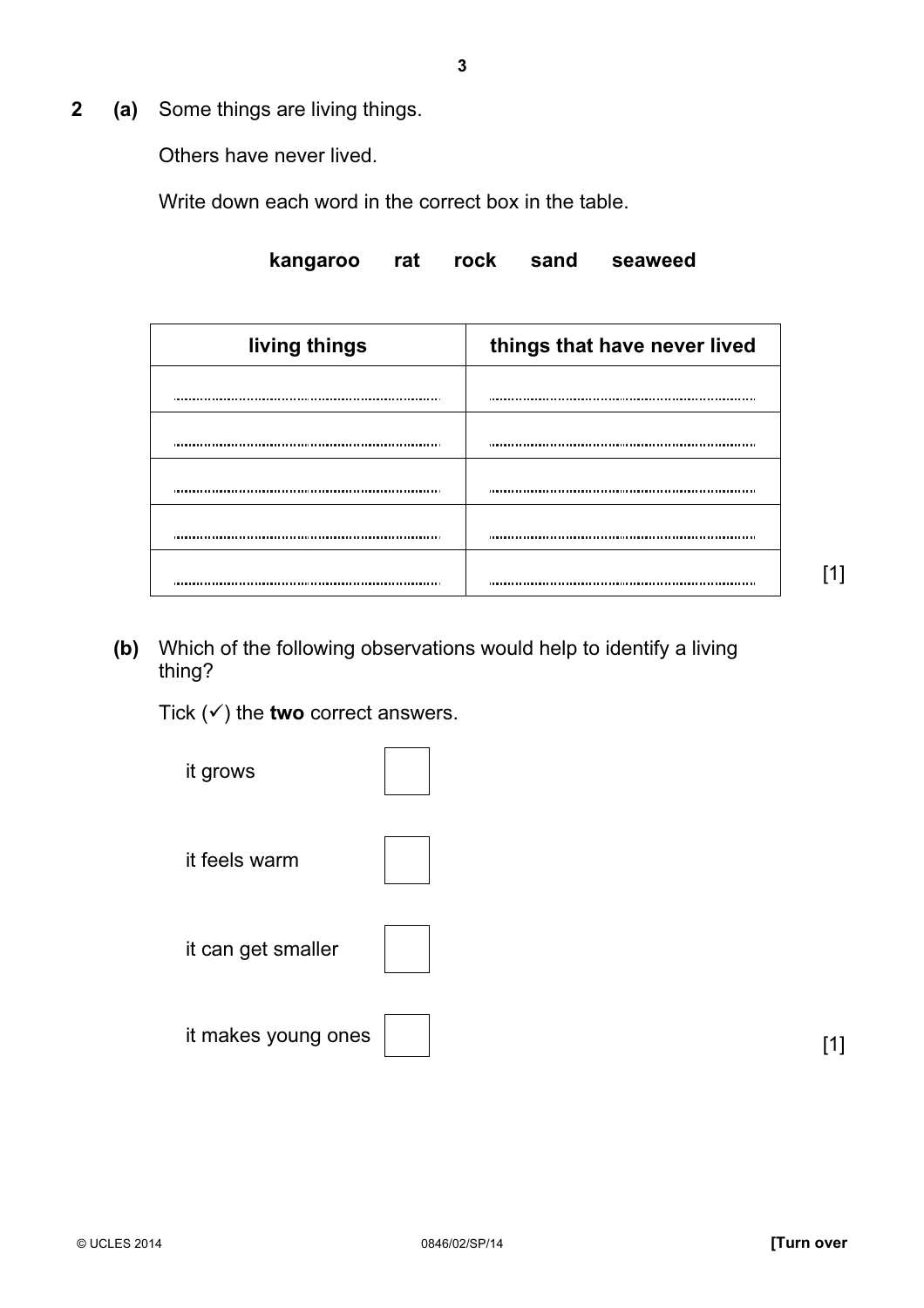3 Here are some substances that are solids, liquids or gases.

butter chocolate ice orange juice steam water

| solid                                | liquid                               | gas                                  |  |
|--------------------------------------|--------------------------------------|--------------------------------------|--|
| ,,,,,,,,,,,,,,,,,,,,,,,,,,,,,,,,,,,, |                                      | ,,,,,,,,,,,,,,,,,,,,,,,,,,,,,,,,,,,, |  |
|                                      |                                      |                                      |  |
|                                      |                                      |                                      |  |
|                                      |                                      |                                      |  |
|                                      |                                      |                                      |  |
|                                      |                                      |                                      |  |
| ,,,,,,,,,,,,,,,,,,,,,,,,,,,,,,,,,,,  | ,,,,,,,,,,,,,,,,,,,,,,,,,,,,,,,,,,,, | ,,,,,,,,,,,,,,,,,,,,,,,,,,,,,,,,,,,, |  |

- (a) Write down the substances in the correct column, solid, liquid or gas. [1]
- (b) When ice is warmed, it changes.

Write down the name of this process.

[1]

(c) If water was cooled to  $0^{\circ}$ C it changes.

Write down the name of this process.

[1] 

(d) What will happen to water if it boils?

[1]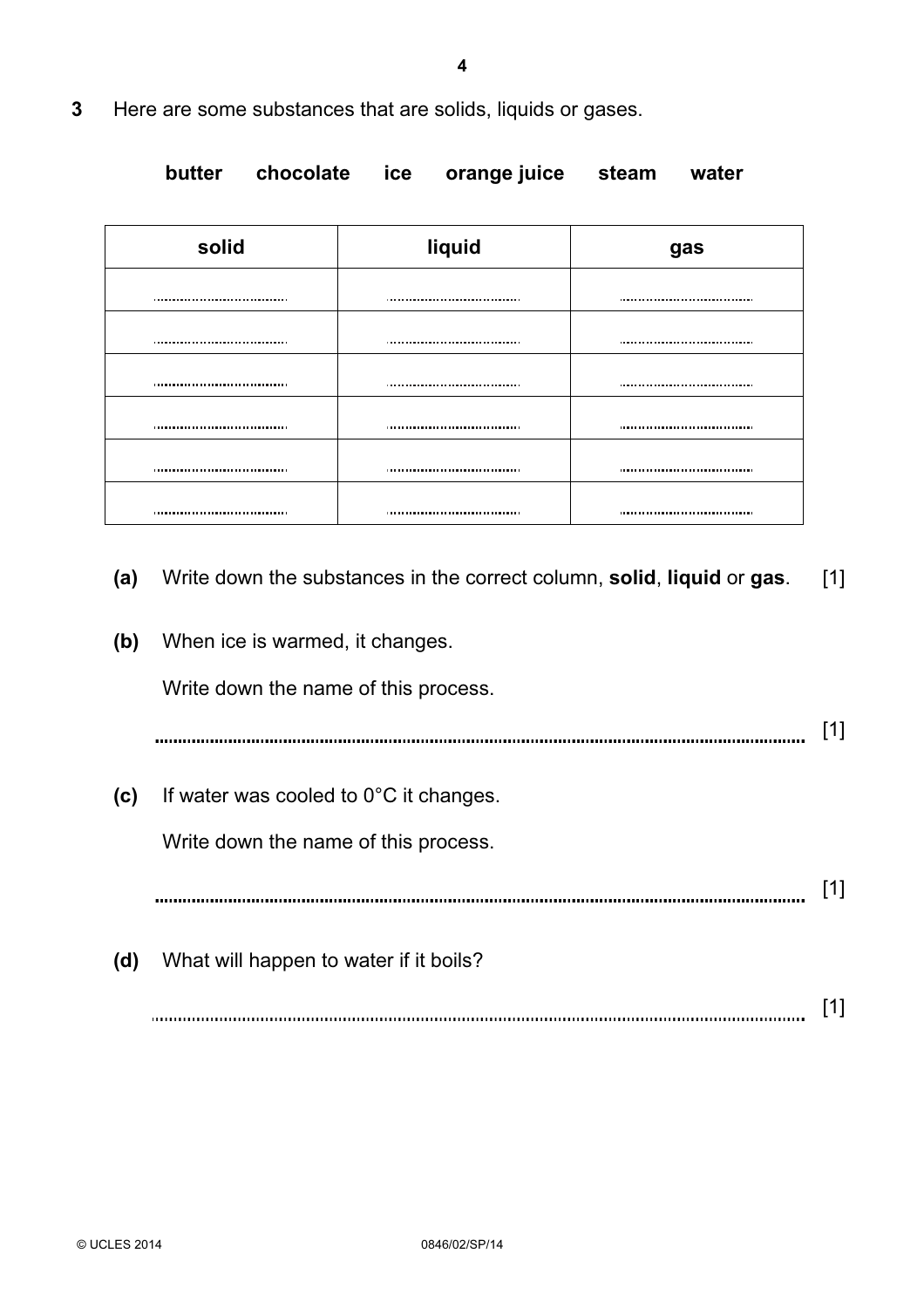4 (a) Draw a line to connect the term to the correct meaning.



(b) What is a consumer?

Circle the correct answer.

a plant that eats another plant

a plant that eats an animal

an animal that eats a plant

a plant that eats plants and animals

 $\begin{bmatrix} 1 \end{bmatrix}$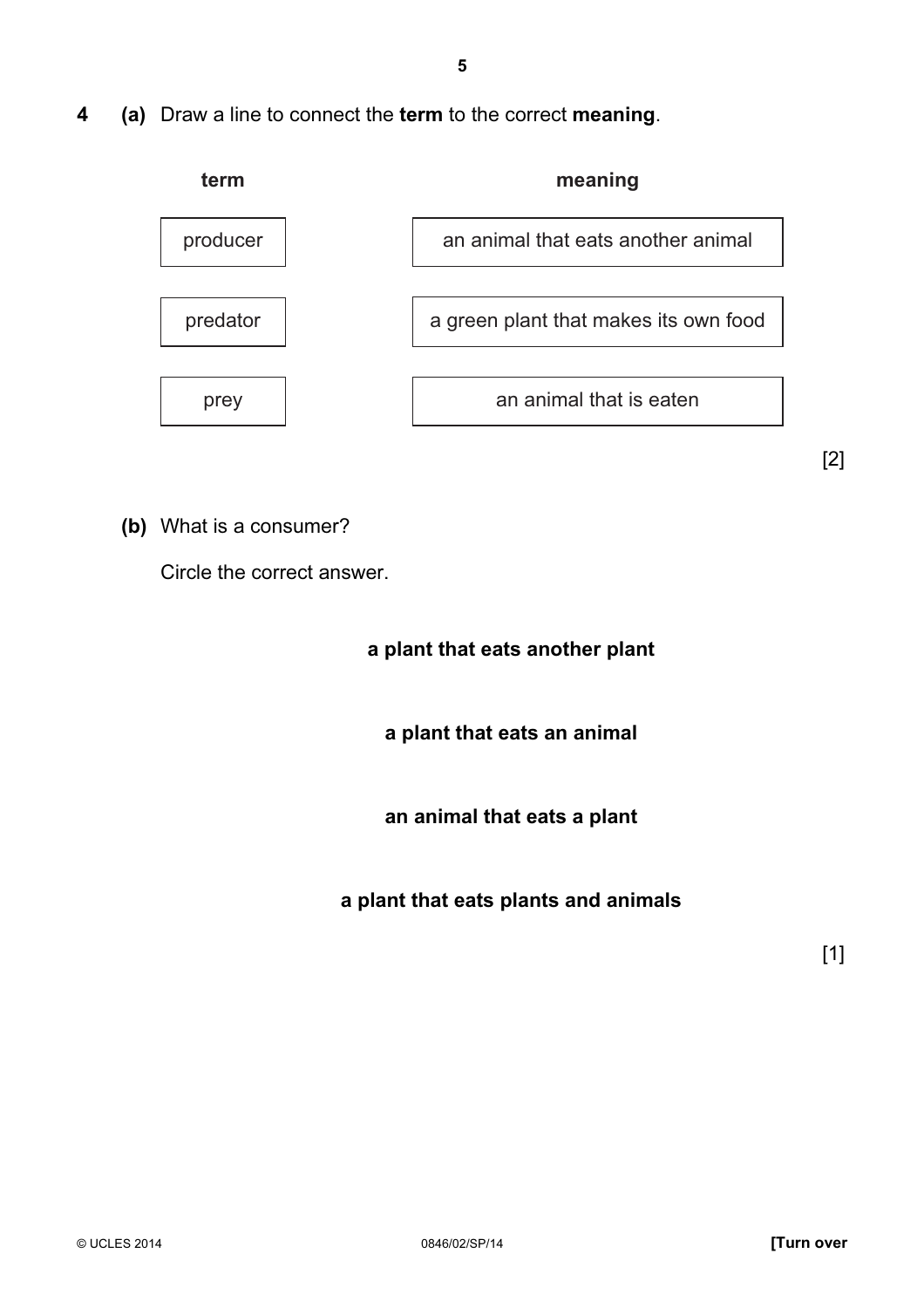5 Here is a diagram of a puppet show.



- (a) Complete this sentence. The puppet makes an image called a **manual continuum** on the screen. [1]
- (b) What must the girl do to the puppet to make this image smaller?

(c) What do the audience see?

Tick  $(\checkmark)$  one box.



[1]

(d) What would the audience see if the screen were opaque?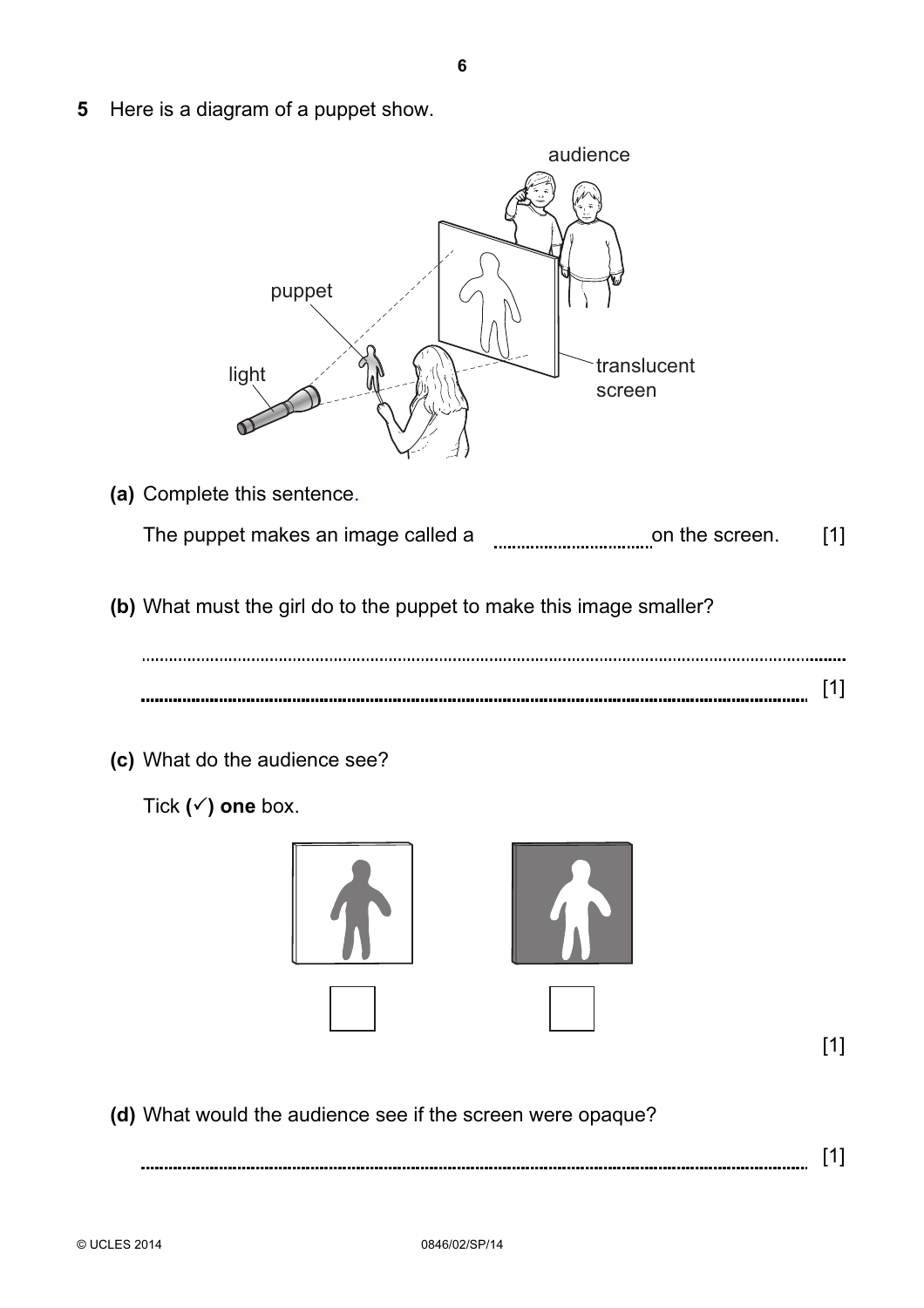| liquid | boiling point in °C |
|--------|---------------------|
| A      | 105                 |
| в      | 78                  |
| C      | 100                 |
| D      | 96                  |
| F      | 1064                |

6 The table shows the boiling points of some liquids.

## (a) Which liquid has the lowest boiling point?

| (b) Which liquid is pure water?                        |  |
|--------------------------------------------------------|--|
|                                                        |  |
| (c) Complete the sentences about boiling and freezing. |  |
| During boiling liquid changes into a                   |  |
| During freezing liquid changes into a                  |  |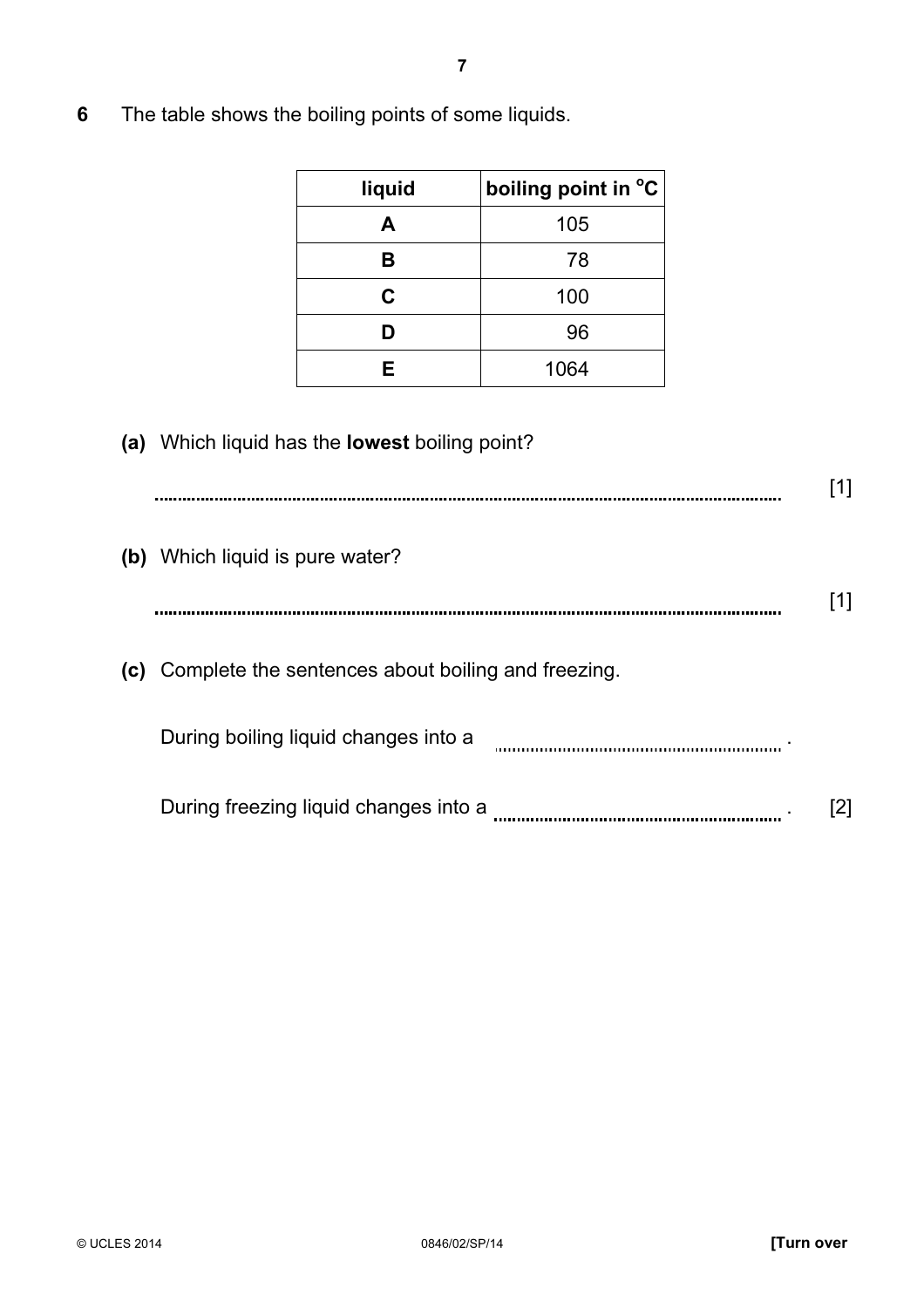7 Suzy is growing sunflower seeds.

She thinks that seeds will grow better in a bigger pot

- she puts one seed into each of four different sized pots
- she puts them in the same warm place and waters them regularly
- after four days the seeds begin to grow
- she measures the height of the shoot every day.

What does Suzy do to make it a fair test?

Tick  $(\checkmark)$  one box.

measure the shoots

put the pots in the same place

measures each shoot on a different day

uses four different pots  $[1]$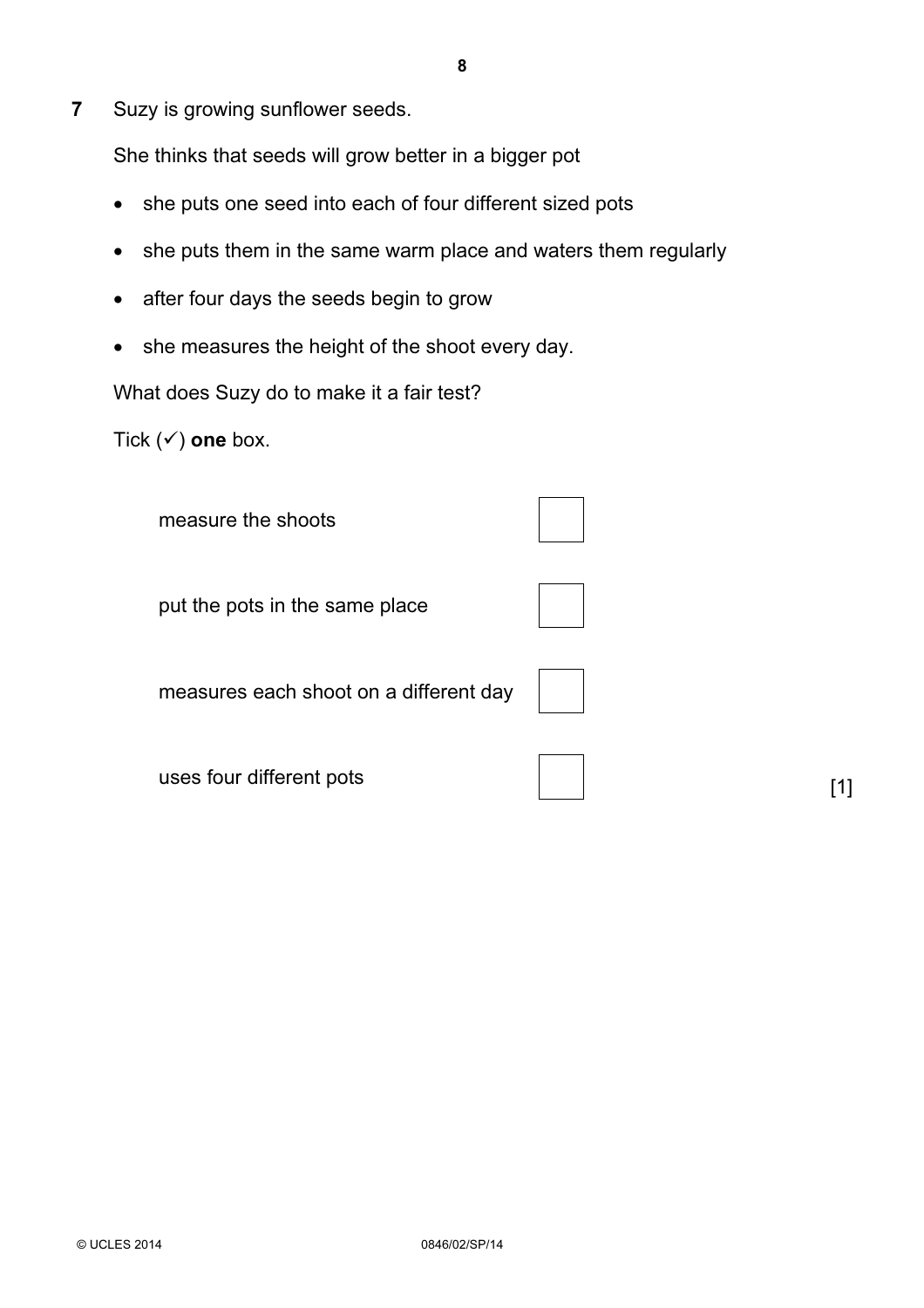8 Seeds are dispersed from plants so they have a better chance to grow. Here are some diagrams of fruits containing seeds.

Use these examples to answer the questions.



(a) Which two fruits from A, B, C or D dry to release the seeds?

| and                                                              |  |
|------------------------------------------------------------------|--|
| (b) Which fruit $A$ , $B$ , $C$ or $D$ is dispersed by the wind? |  |
|                                                                  |  |

(c) This diagram shows another fruit.



Describe how this fruit is dispersed.

[2]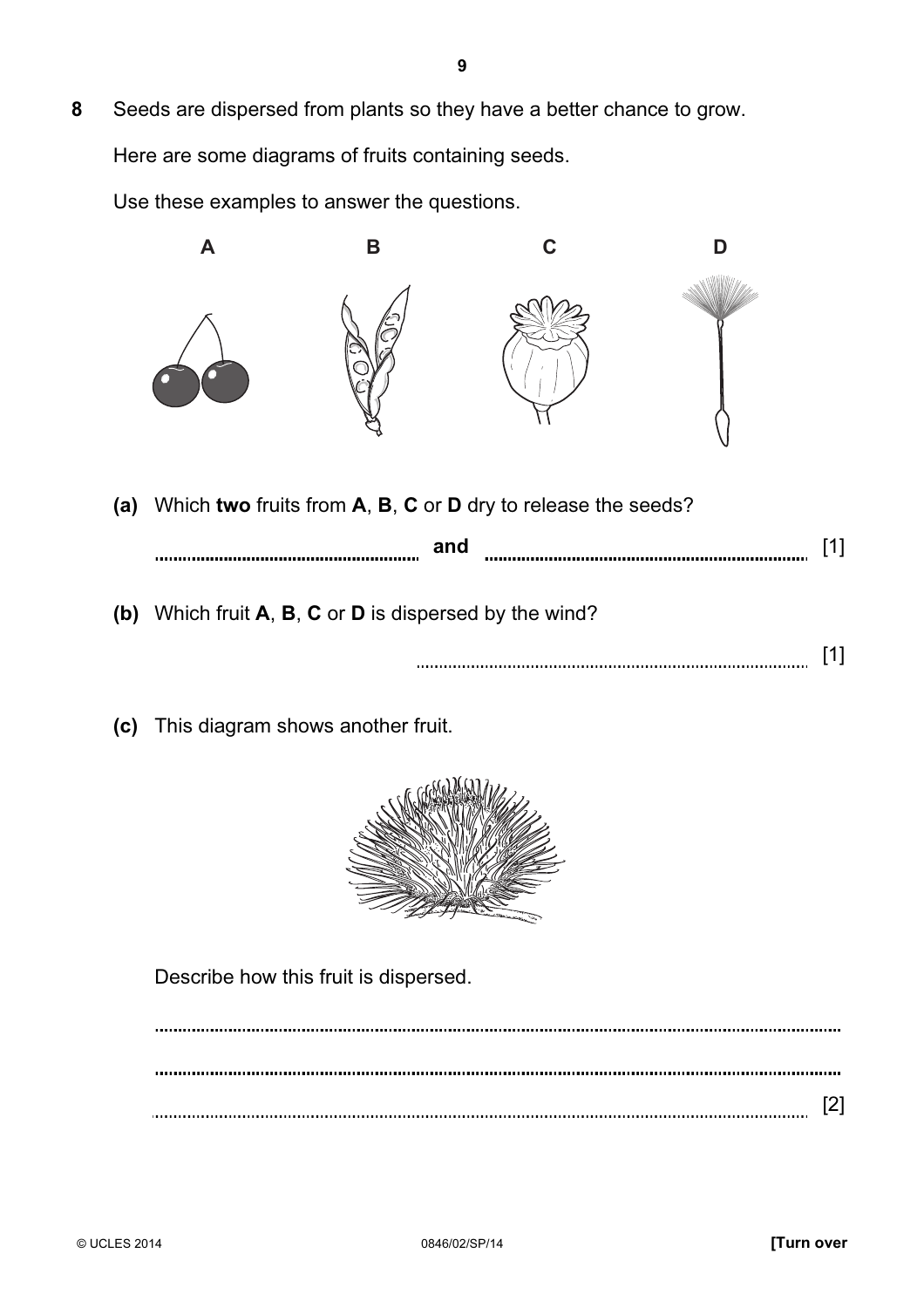- 9 Maria is investigating what happens when indigestion tablets are added to water.
	- she measures 100 cm<sup>3</sup> of water and puts this into a beaker
	- she adds a 1g indigestion tablet to the water
	- she measures the change in temperature of the water.

Draw a line from each measurement to the piece of equipment needed to make the measurement.

| measurement                 | equipment          |
|-----------------------------|--------------------|
|                             | ruler              |
| mass of tablet              | thermometer        |
| temperature of the<br>water | beaker             |
| volume of water             | measuring cylinder |
|                             |                    |

balance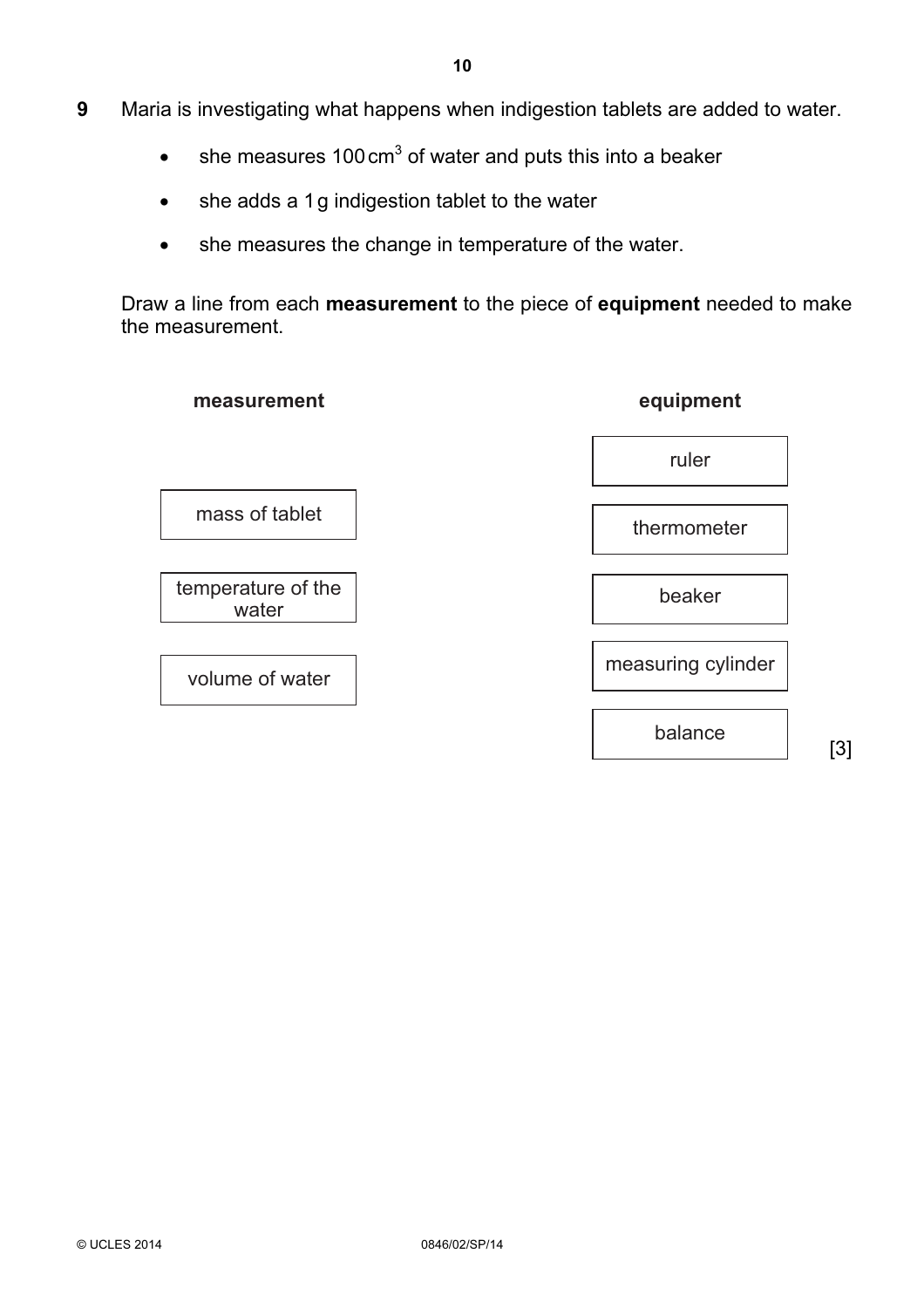10 Animals survive by living in food chains.

Look at the food web below.

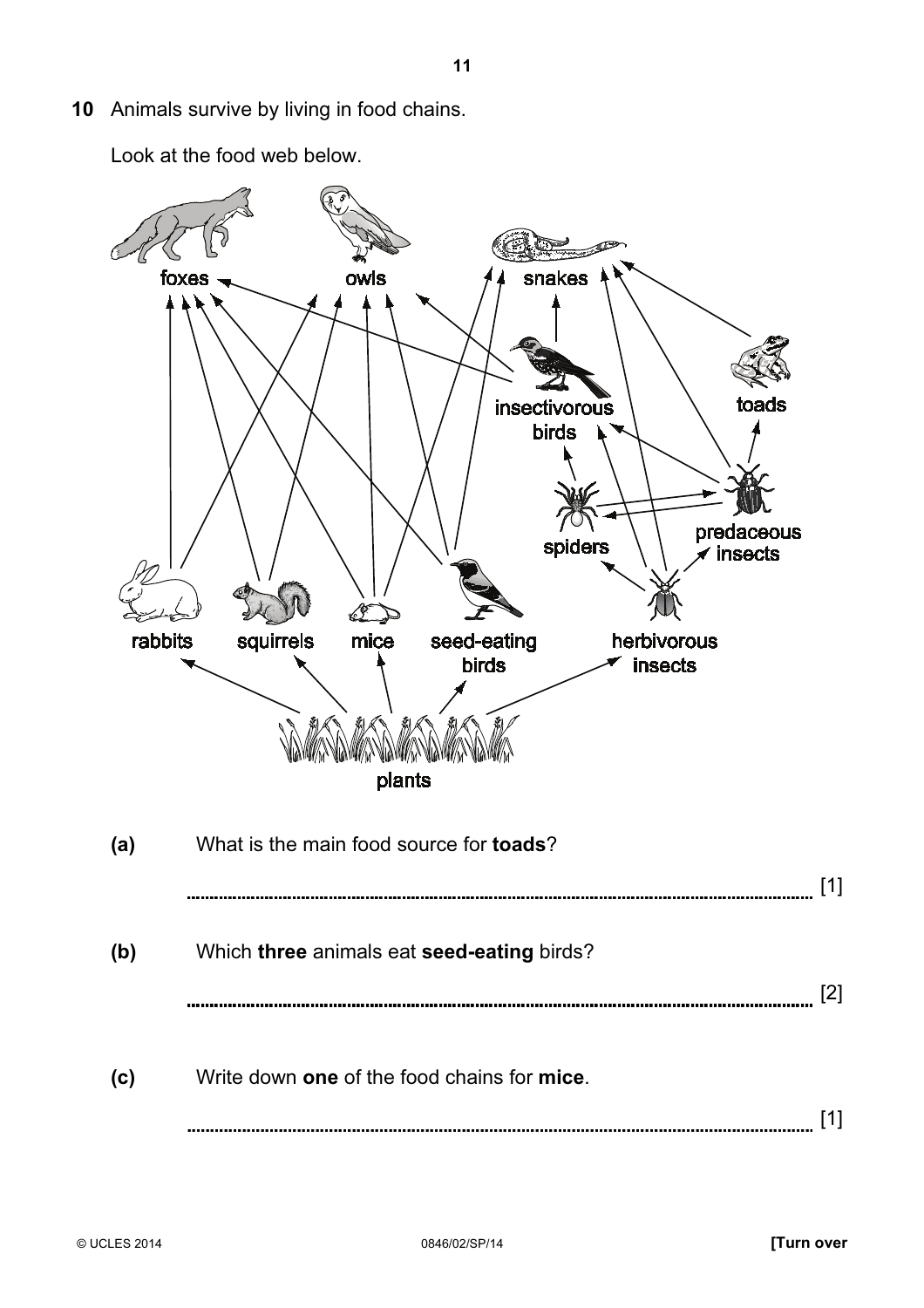11 A music studio is next to a quiet room in a library.

Erik practises the glockenspiel in the studio.



(a) Erik strikes the glockenspiel with a hammer.

What causes the sound?

[1]

(b) Erik makes a high pitched sound on the glockenspiel?

What does Erik do to make the pitch higher?

[1]

 (c) Sometimes the sounds are too loud in the library and Aravinder complains.

He collects data, using a decibel meter, and records the loudness of the sound in decibels (dB).

| time                           | 10:00 | 11:00 | $12:00$ | 13:00 | 14:00 | 15:00 |
|--------------------------------|-------|-------|---------|-------|-------|-------|
| decibel meter reading<br>in dB | 22    | 24    | 67      |       | 43    | ററ    |

At what time is the sound from the studio the loudest?

[1]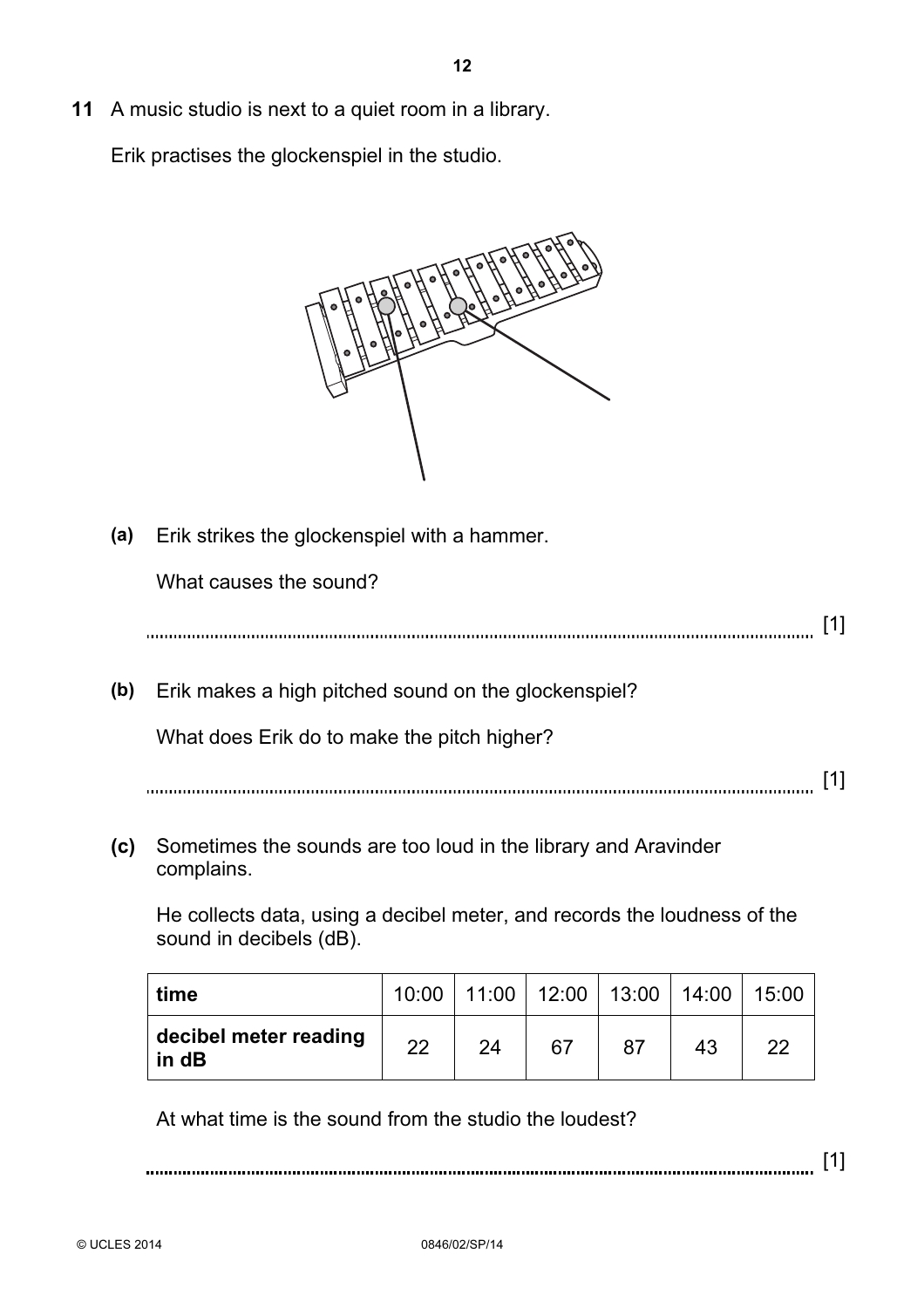(d) Describe what happens to the sound level between 10:00 and 15:00. [1] (e) Aravinder suggests the wall between the library and the studio is lined with foam. Why is the foam useful? [1] 12 Nara puts 2g of chalk and 3g of sugar into  $30 \text{cm}^3$  of water and stirs the mixture. She then filters the mixture. A white solid is left on the filter paper. She dries this solid and measures the mass of the solid. (a) What is the white solid left on the filter paper? [1] (b) Write down the name of the liquid that passes through the filter paper. [1] (c) What is the mass of the solid that is left on the filter paper after Nara dries it?

g [1]

13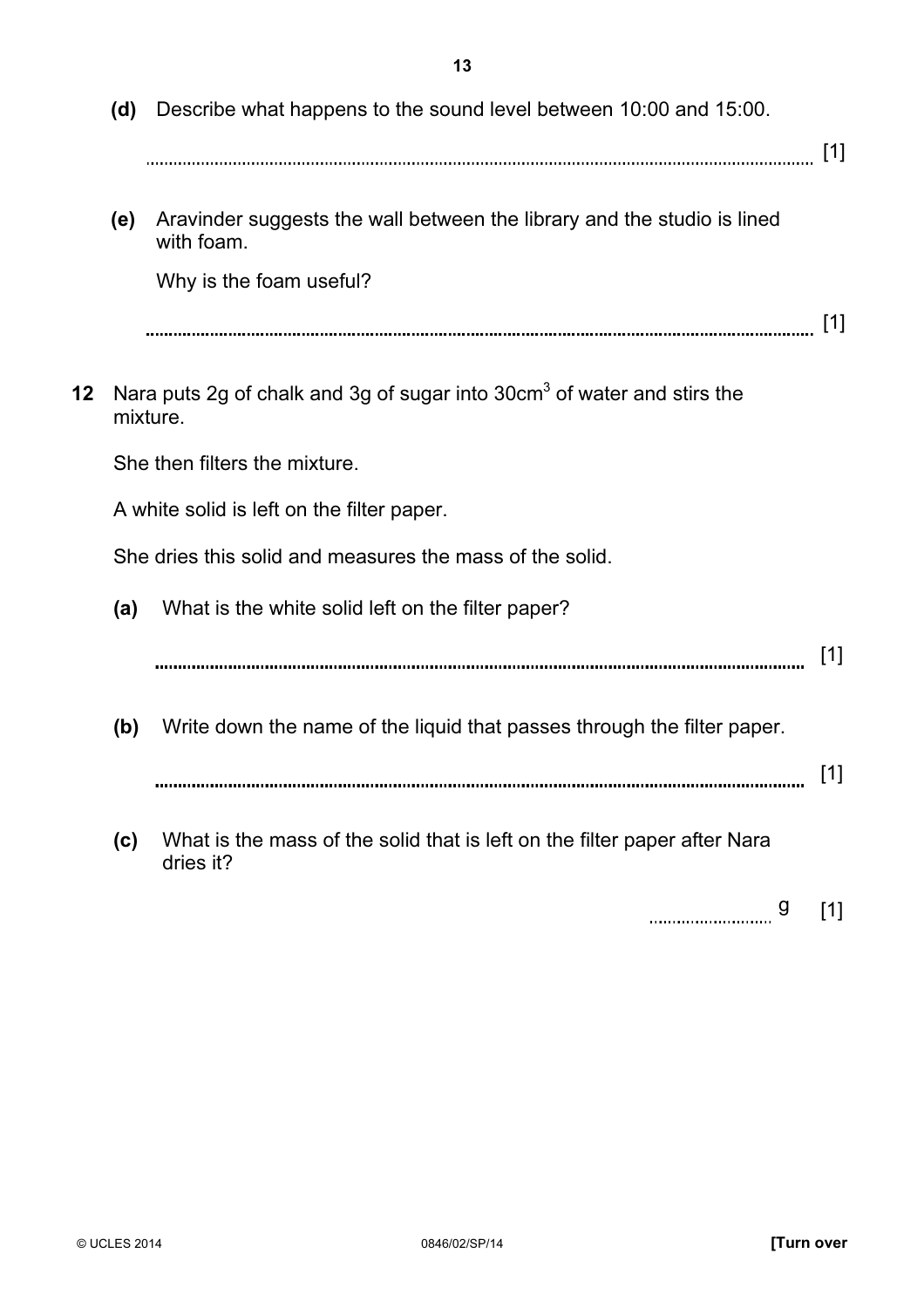(a) Which two of these are correct for blood flow from the pump?

Tick  $(\checkmark)$  two boxes.

|     | from                   | to                                                                    |     |
|-----|------------------------|-----------------------------------------------------------------------|-----|
|     | the body               | $\rightarrow$ the heart                                               |     |
|     | the lungs              | $\rightarrow$ the body                                                |     |
|     | the heart              | $\rightarrow$ the lungs                                               |     |
|     | the heart              | $\rightarrow$ the body                                                | [2] |
| (b) | the body.              | Name two substances that the blood carries to be used by the cells in |     |
|     | 1<br>$\overline{2}$    |                                                                       | [2] |
| (c) | removed from the body. | Name one substance carried by the blood to the lungs so it can be     |     |
|     |                        |                                                                       | [1] |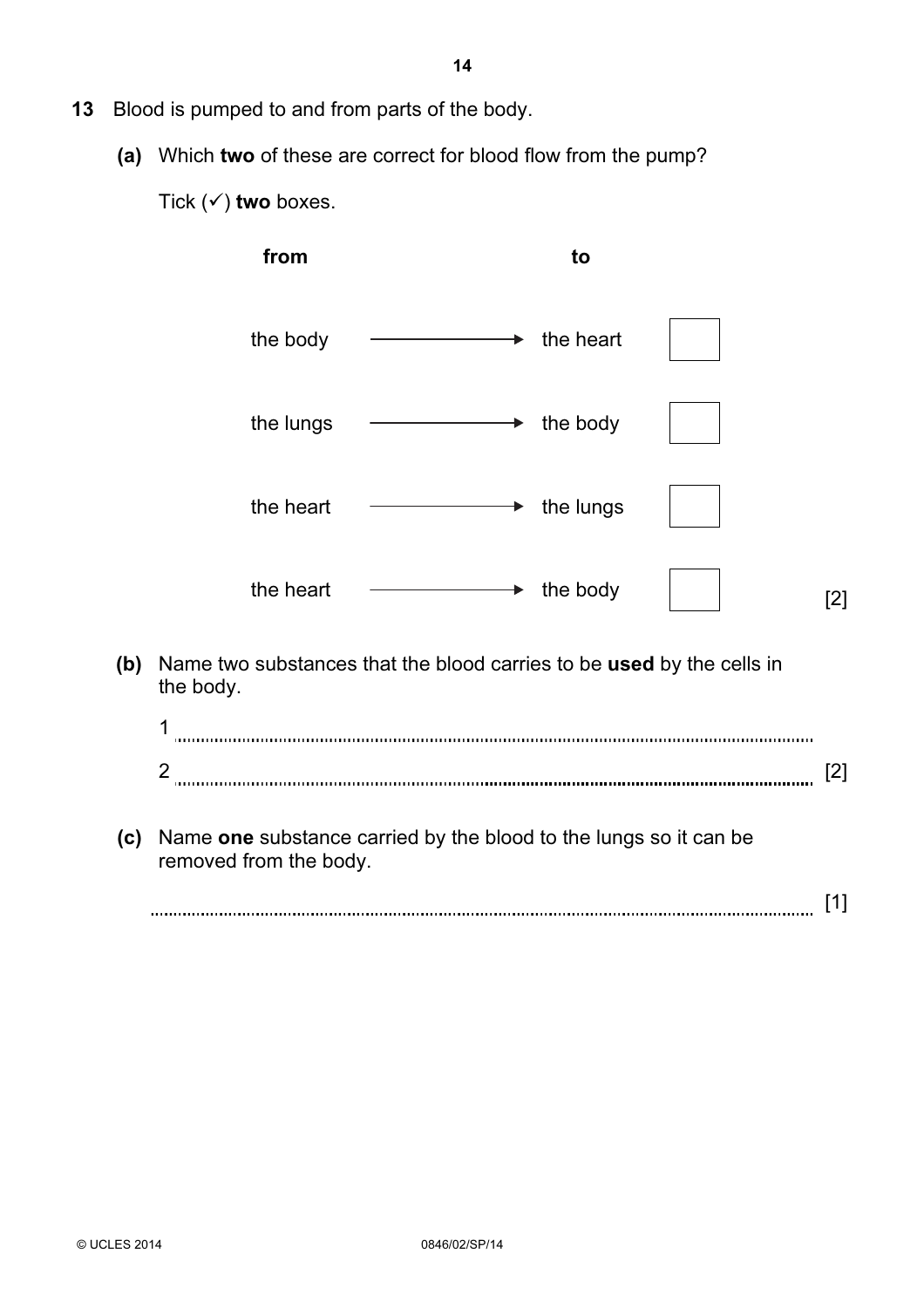14 Some of the properties of copper are shown in the table.

| property                      |
|-------------------------------|
| good conductor of electricity |
| good conductor of heat        |
| high boiling point            |
| high melting point            |
| hard                          |
| shiny                         |

(a) Why is copper used to make electrical wires?

Choose from the table.



 $\begin{bmatrix} 1 \end{bmatrix}$ 

(b) Why is copper used to make cooking pots and pans?

Choose the best two reasons from the table.